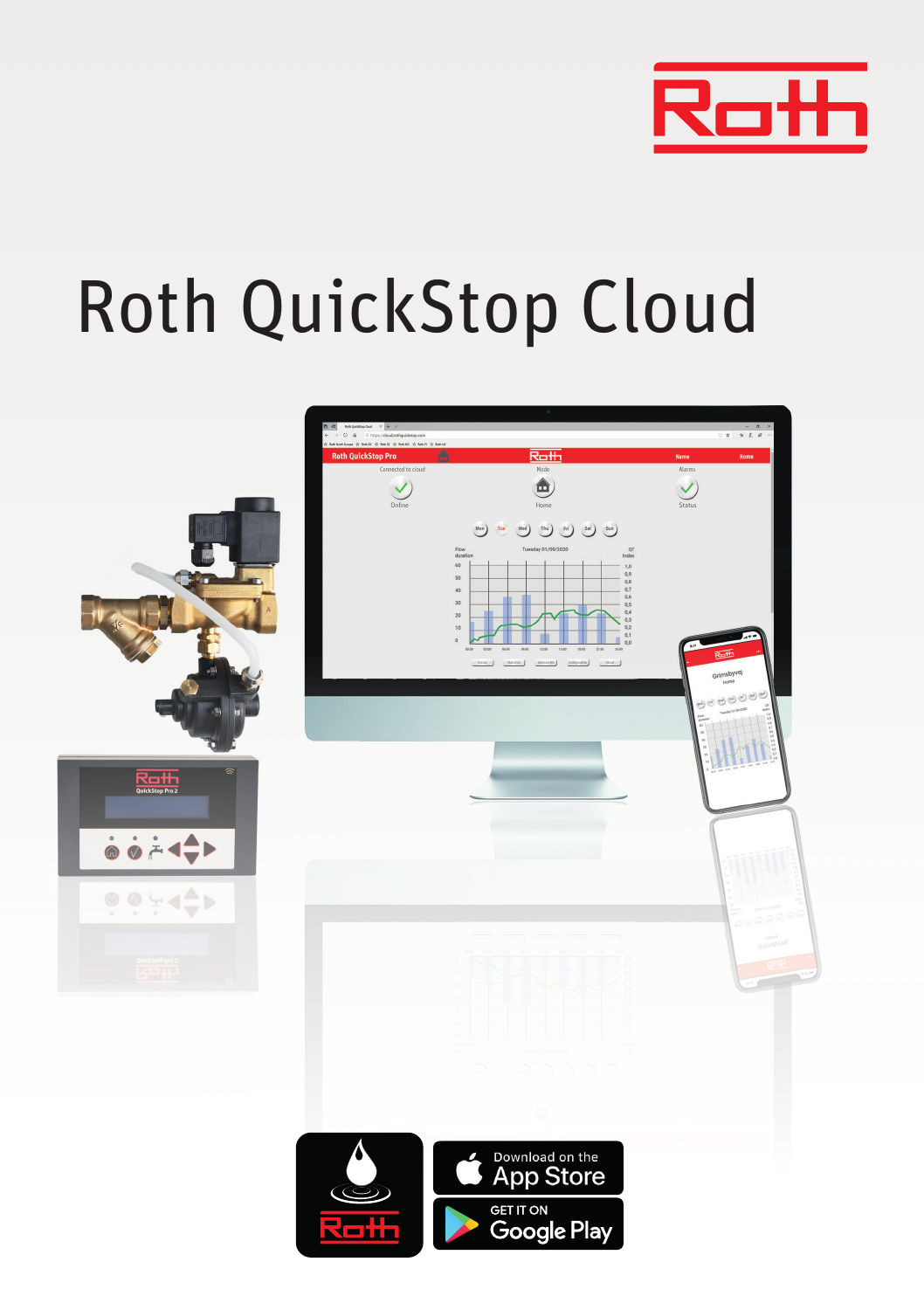# Connect your Roth QuickStop to our free of charge Cloud service

### Roth QuickStop Cloud

Roth QuickStop Cloud is a web based additional service for your Roth QuickStop.

- › Wireless control, monitoring and alarm handling via computer and mobile devices.
- › Additional users, like family members or neighbours.
- › Receive alarms and control the water supply for your property.
- › Stores all alarms for later analysis.

You can easy connect to Roth QuickStop Cloud with help from the instruction manual or by visiting the web page. Don't hesitate to contact us for further information.

Manage Roth QuickStop Pro from your smartphone - no matter where you are. Free download from App Store or Google Play.

#### https://cloud.rothquickstop.com

# Kobl din **UK DK**Roth QuickStop til vores gratis Cloud-tjeneste

### Roth QuickStop Cloud

Roth QuickStop Cloud er en cloud-baseret tillægstjeneste til Roth QuickStop.

- › Trådløs styring, overvågning og alarm håndtering via computer og mobilenheder.
- › Flere brugere, fx familiemedlemmer eller naboen.
- › Kvittér for alarmer og frigør vandforsy ningen til ejendommen.
- › Gemmer alle alarmhændelser til senere analyse.

Du kan nemt tilslutte Roth QuickStop Cloud ved hjælp af instruktionsbogen eller ved at gå ind på websitet.

Tøv ikke med at kontakte os, hvis du har brug for yderligere oplysninger.

Administrer Roth QuickStop Pro fra din smartphone - uanset hvor du befinder dig. Gratis download fra App Store eller Google Play.

#### https://cloud.rothquickstop.com

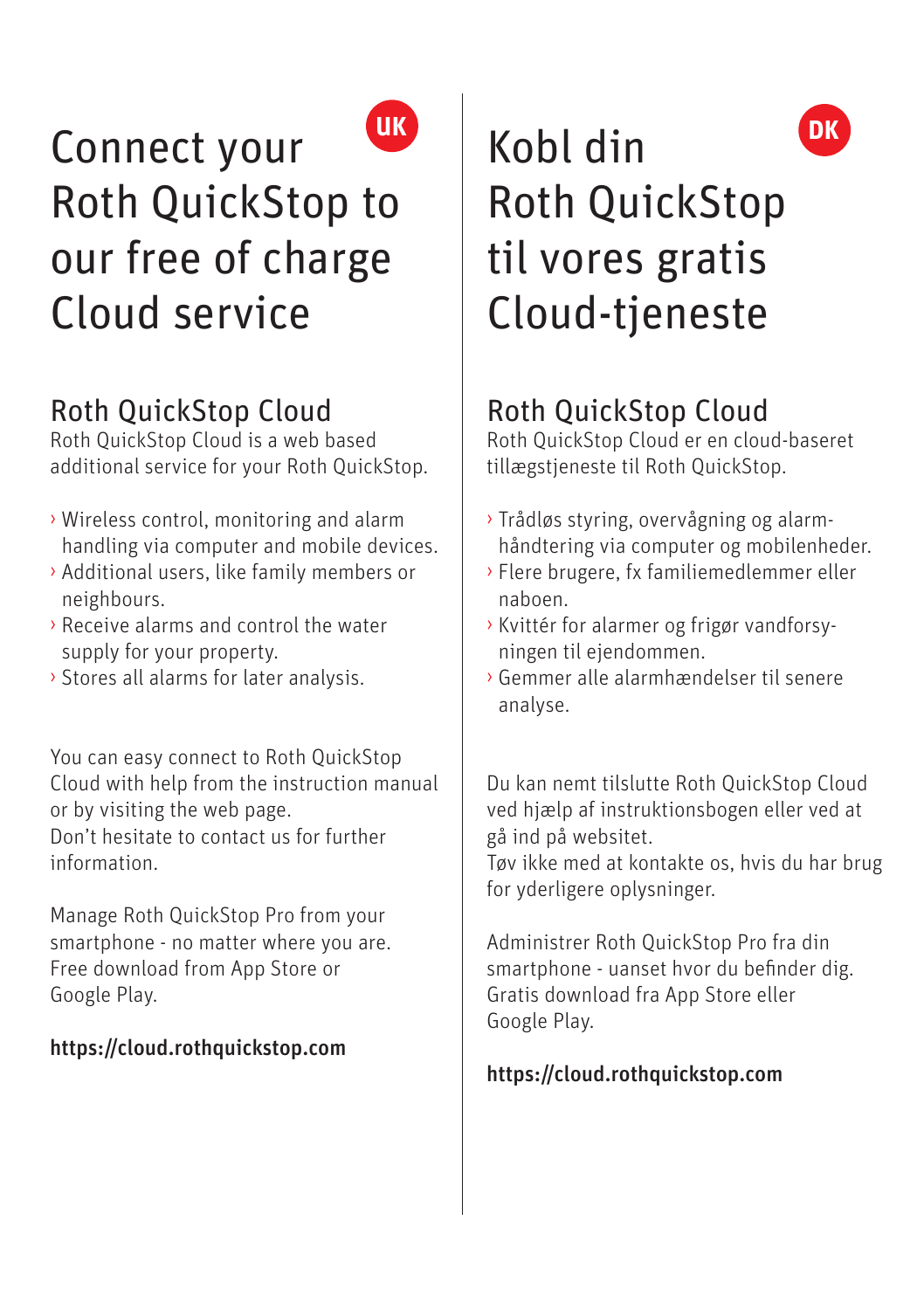# Koppla upp din Roth QuickStop till vår kostnadsfria Cloud-tjänst

### Roth QuickStop Cloud

Roth QuickStop Cloud är en molnbaserad tilläggstjänst för Roth QuickStop.

- › Trådlös styrning, övervakning och larmhantering via dator eller mobil.
- › Flera användare, t.ex. familjemedlemmar eller grannen.
- › Kvittera larm och frigöra vattentillförseln till fastigheten.
- › Lagrar alla larmhändelser för senare analys.

Du kan lätt koppla upp Roth QuickStop Cloud med hjälp av instruktionsboken eller gå in på hemsidan. Tveka inte att kontakta oss för mer information.

Hantera Roth QuickStop Pro från din smartphone - oavsett var du är. Gratis nedladdning från App Store eller Google Play.

#### https://cloud.rothquickstop.com

# **SE Koble NO** Roth QuickStop til vår gratis Cloud-tjeneste

### Roth QuickStop Cloud

Roth QuickStop Cloud er en skybasert ekstratjeneste for Roth QuickStop.

- › Trådløs styring, overvåking og alarmhånd tering via datamaskin og mobile enheter.
- › Flere brukere, f.eks. familiemedlemmer, naboen, vaktmester eller driftsansvarlige osv.
- › Nullstill alarm og åpne vanntilførselen til boenheten.
- › Lagrer alle alarmhendelser for senere analyse.

Du kan enkelt koble til Roth QuickStop Cloud ved hjelp av brukerhåndboken eller ved å gå til nettsiden.

Ikke nøl med å kontakte oss for ytterligere informasjon.

Styr Roth QuickStop Pro fra smarttelefonen din - uansett hvor du befinner deg. Gratis nedlastning fra App Store eller Google Play.

#### https://cloud.rothquickstop.com